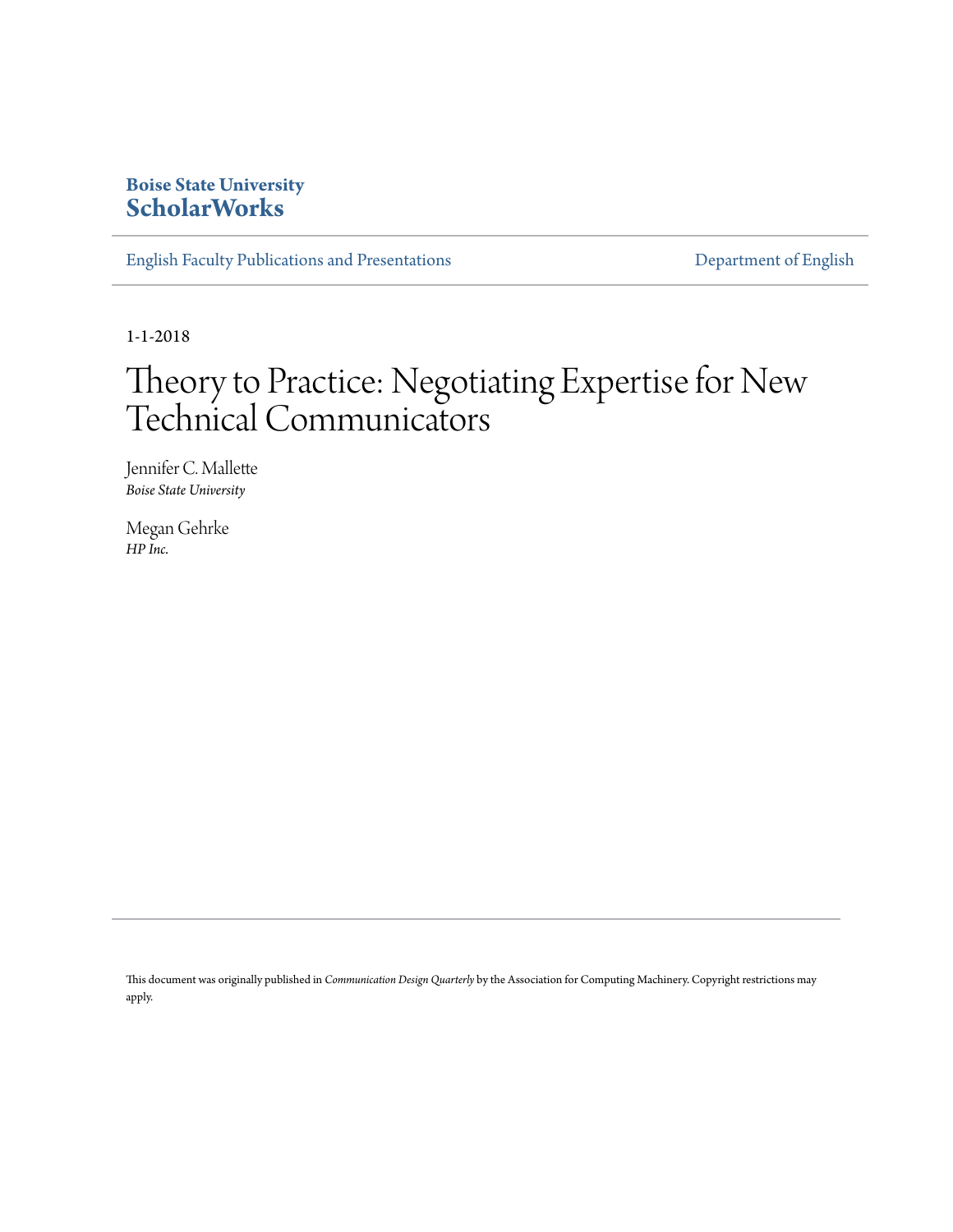# **Theory to Practice: Negotiating Expertise for New Technical Communicators**

Jennifer C. Mallette Boise State University jennifermallette@boisestate.edu

Megan Gehrke HP Inc. megangehrke@u.boisestate.edu

#### **ABSTRACT**

In technical communication, discussions on how to best prepare graduates to meet workplace challenges range from responding to changing technology and occupational needs to focusing on creating flexible workers. Part of this conversation centers on expertise: what kinds of expertise are most valued and how can graduates be trained to be experts? In this article, we explore our field's understandings of expertise by focusing on a recent master's graduate and practitioner, Megan. As first an intern then a fulltime employee at HP Inc, Megan experienced clashes between the classroom and workplace, which she sought to reconcile. In addition, she also had to learn to assert herself as a subject matter expert (SME) while working alongside SMEs. This navigation was not something her education necessarily prepared her for, and when compared to surveyed graduates' experiences, may be something programs could emphasize. We conclude with recommendations for how academic programs can incorporate conversations about expertise and equip students to assert themselves as communication SMEs and build on that expertise after graduation.

#### **Categories and Subject Descriptors**

H.0 Information Systems: General

# **General Terms**

Documentation, Design

#### **Keywords**

expertise, academic training, subject matter expert, workplace preparation, knowledge transfer, professional development

*Communication Design Quarterly.* ACM SIGDOC, New York, USA. Copyright 2018 by the author.

#### **INTRODUCTION**

The dynamic nature of technical communication has long led practitioners and researchers to examine communicators' roles within organizations and consider what elements lead to their success. For instance, in line with Johnson-Eilola's (1996) call to reconceive technical communication as symbolic-analytic work, scholars have examined what key skills are needed (Kimball, 2015), how professionals and subject matter experts value contributions (Dubinsky, 2015; Rice-Bailey, 2016), and how universities should expand their approaches to meet the needs of professionals (Brumberger & Lauer, 2015). In addition, technical communication has expanded beyond documentation into user experience (Brumberger & Lauer, 2016), game development (deWinter & Vie, 2016), social media (Ferro & Zachry, 2014; Pigg, 2014), video communication, app development, and other areas made possible by emerging technologies.

Within all of these developments and new directions, however, several questions emerge: what is the place of technical communication as a field in relation to other disciplines? What can technical communicators do to remain relevant and marketable in a rapidly-changing professional landscape? What should academic programs do to ensure their graduates possess the skills that will lead to success in the field? Scholars have taken up these questions in a variety of ways. For instance, in thinking about how best to prepare technical communication professionals, scholars and practitioners have focused on assessing what managers require (Dubinsky, 2015; Kimball, 2015), what abilities set communicators apart (Brumberger & Lauer, 2015), and what skills are in demand and what communicators should do to be most marketable (Brumberger & Lauer, 2015; Whiteside, 2003). What these approaches all have in common is a response to industry demands: each focuses on how graduates should choose a focus or develop a set of skills desirable to employers. While this responsiveness is useful for graduates pursuing available positions, the emphasis on specific skills may reinforce the idea that technical communication is always in service to something else, rather than an area of expertise in its own right.

Permission to make digital or hard copies of all or part of this work for personal or classroom use is granted without fee provided that copies are not made or distributed for profit or commercial advantage and that copies bear this notice and the full citation on the first page.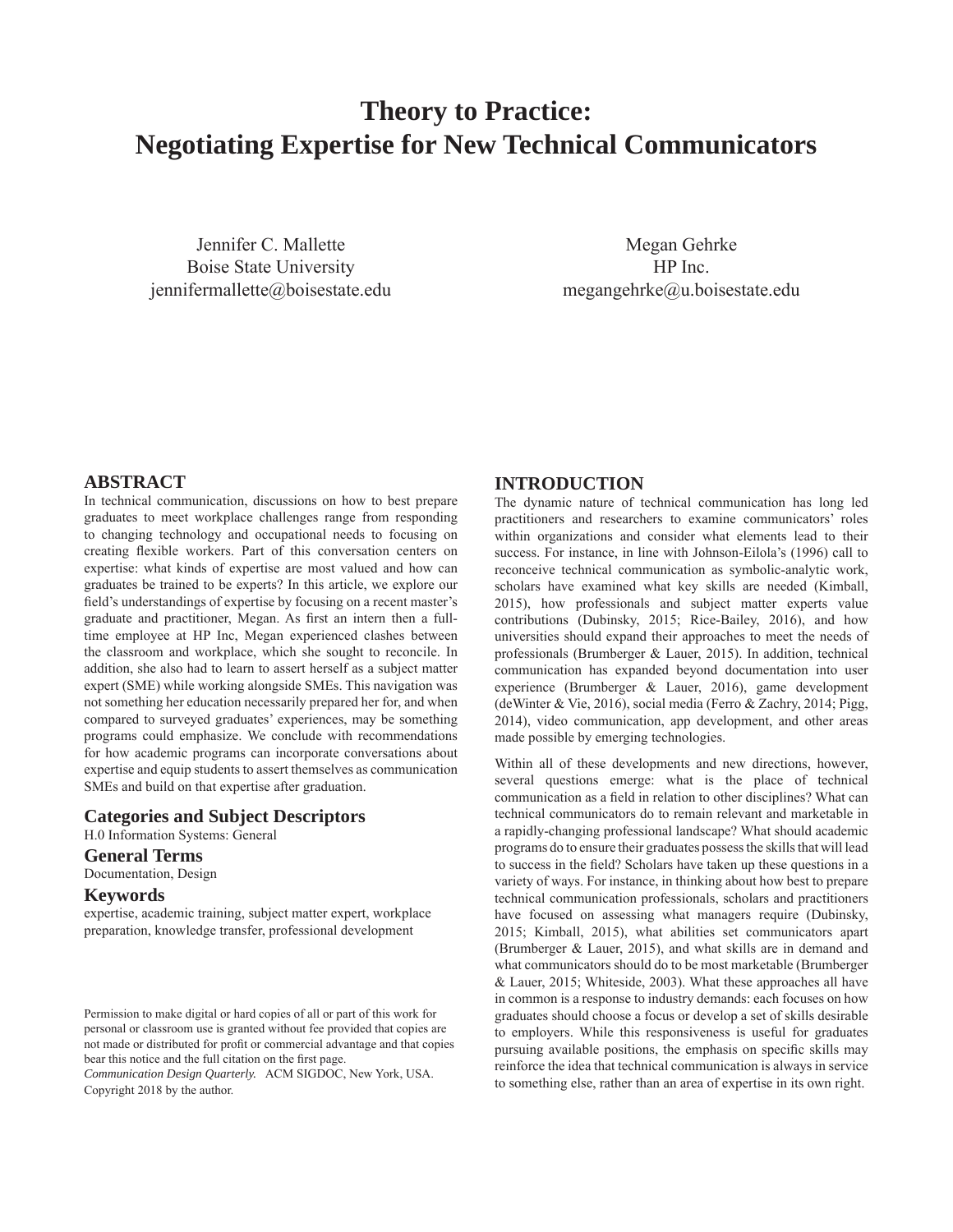Pushing against this conception of technical communication, other scholars focus on how education and training provide technical communicators the expertise to pursue positions in high-demand, lucrative areas, as well as how communicators can be integral to an organization's success. For instance, Brumberger and Lauer (2016) argue that technical communication competencies overlap with user experience (UX) positions and that technical communicators can and should be involved in that growing field. In addition, Redish (2002) provides strategies technical communicators can use to demonstrate how they add to an organization's bottom line, a strategy Bloch (2011) advocates as a method to increase a communicator's perceived status. Rather than simply responding to the shifting demands of industry and emerging technologies, these authors emphasize the way that technical communication as a body of knowledge and a profession brings valuable skills and expertise to an organization.

Tensions over clashing values between fields as well as anxiety about expertise and expert status permeate these discussions. Despite the complex reality of their work assignments and the dynamic role they can play, technical communicators are often still confined to the box of documentation-ist, rather than the more elevated status of subject matter expert (SME) in the various subjects in which they work. Johnson-Eilola (1996) explains how technical communication is often seen as a field in service to other professions or in a supporting role and thus placed at a lower value. Kimball (2015) also comments that technical communicators are limited to roles as scribes or "a matter of *writing down* things other people say, rather than of being involved in more strategic decisions about product development" (p. 140, emphasis in original). These ingrained descriptions of technical communicators' work undercut their expertise, expertise that individuals must make clear to peers and coworkers daily.

Some of these tensions emerge from misunderstandings of what technical communication is as a field and the work communicators can engage in. Because practitioners can work in positions as varied as design, editing, content development, medical writing, and user experience, defining technical communication is not always straightforward, even for the individuals working in those areas. Rice-Bailey (2016) observes that the difficulty defining the field creates challenges "for many TCs to fully expound upon their roles and the competencies they bring to the workplace. Some employers do not know exactly what a TC does, and in fact, sometimes TCs themselves cannot articulate their role and the value they provide" (p. 231). She also argues that in order to succeed, technical communicators "must continually explain their value to coworkers and bosses and must begin to represent themselves and their work as dynamic" (Rice-Bailey, 2016, p. 232), something communicators are frequently unable to do.

In this article, we explore these issues of training, value, and expertise within a specific academic context and focus on Megan's (one of the co-authors) experiences as a technical communicator at HP Inc. Specifically, we examine how Megan's graduate education and her job as an information developer each prepared her in distinct ways to negotiate and define her expert status within a large organization. We argue that in light of Megan's need to assert her expertise, technical communicators must be prepared to not only demonstrate their knowledge and skills within an organization, but also argue for themselves as communication subject matter experts.

While specific skills may vary widely for each individual, technical communication expertise typically includes knowledge about context-specific language, audience and situation, editing strategies, and experience with technology for completing writing and design tasks. For a professional technical communicator, expertise requires fusing knowledge about effective writing and design with rhetorical knowledge. Rhetorical knowledge involves an assessment of stakeholders and situational context to make decisions on how best to meet their needs. Schriver (2012) examines the key features of expertise in technical communication, concluding that it entails skills such as assessing rhetorical situations, applying knowledge about communication to accomplish goals, knowing when and how to seek out new knowledge, understanding how work will circulate, and navigating complex organizational structures (pp. 304-305). Expertise involves "the development of sophisticated general knowledge about writing and visual design as well as extensive domain-specific local knowledge for carrying out writing and design activity" (p. 280). In other words, expertise entails both communication subject-matter knowledge and specific localized knowledge about an organization and the unique rhetorical situations members of that organization engage in.

Traditionally, subject matter experts have been defined in relation to technical communicators. For instance, an engineer in an organization would be positioned as an SME with their technical education, experience, and knowledge, while the technical communicator might be characterized as not having that technical expertise, at least to the same degree as an SME. Thus, the communicator is typically not viewed as an SME. This binary is addressed in some academic programs, where technical communication students are required to take a graduate class in the subject related to their internship, thus gaining subjectmatter expertise that helps them collaborate with coworkers more successfully (see Bloch, 2011). The binary is also visible in how some communicators are treated if they are perceived as lacking knowledge in the content area, either by being ignored or feeling that they lack status (Bloch, 2011, pp. 316-17).

Another characteristic of the perceived binary is that any knowledge and experience communicators possess in a specific field would have been developed through interactions with SMEs. For instance, Rice-Bailey (2016) characterizes the interactions between SMEs and communicators as viewed in terms of transmission or translation, where "[t]he SME is depicted as the 'owner' of the information and the TC as 'massager' of that information" (p. 237). Furthermore, the communicators in her study were conscious of the need to avoid characterizing their work as translation, but they tended to do so anyway (Rice-Bailey, 2016). Meanwhile, SMEs expected the communicators to assert their value, lest they "be seen as a nuisance to the SMEs, unnecessary to the product development and implementation process, or simply expendable 'overhead' to the department and organization" (Rice-Bailey, 2016, p. 240). Thus, communicators develop their content knowledge in various technical areas as one strategy to be taken seriously by the SMEs they collaborate with (Bloch, 2011), but they may not characterize their own knowledge as subject-matter expertise.

This traditional view of the SME/technical communicator binary is occasionally disrupted by arguments that communicators themselves are subject matter experts and leaders. For instance, Bekin and Williams (2006) base their arguments on the understanding that technical communicators are themselves SMEs in the areas of communication. They define the SME's categorical skills as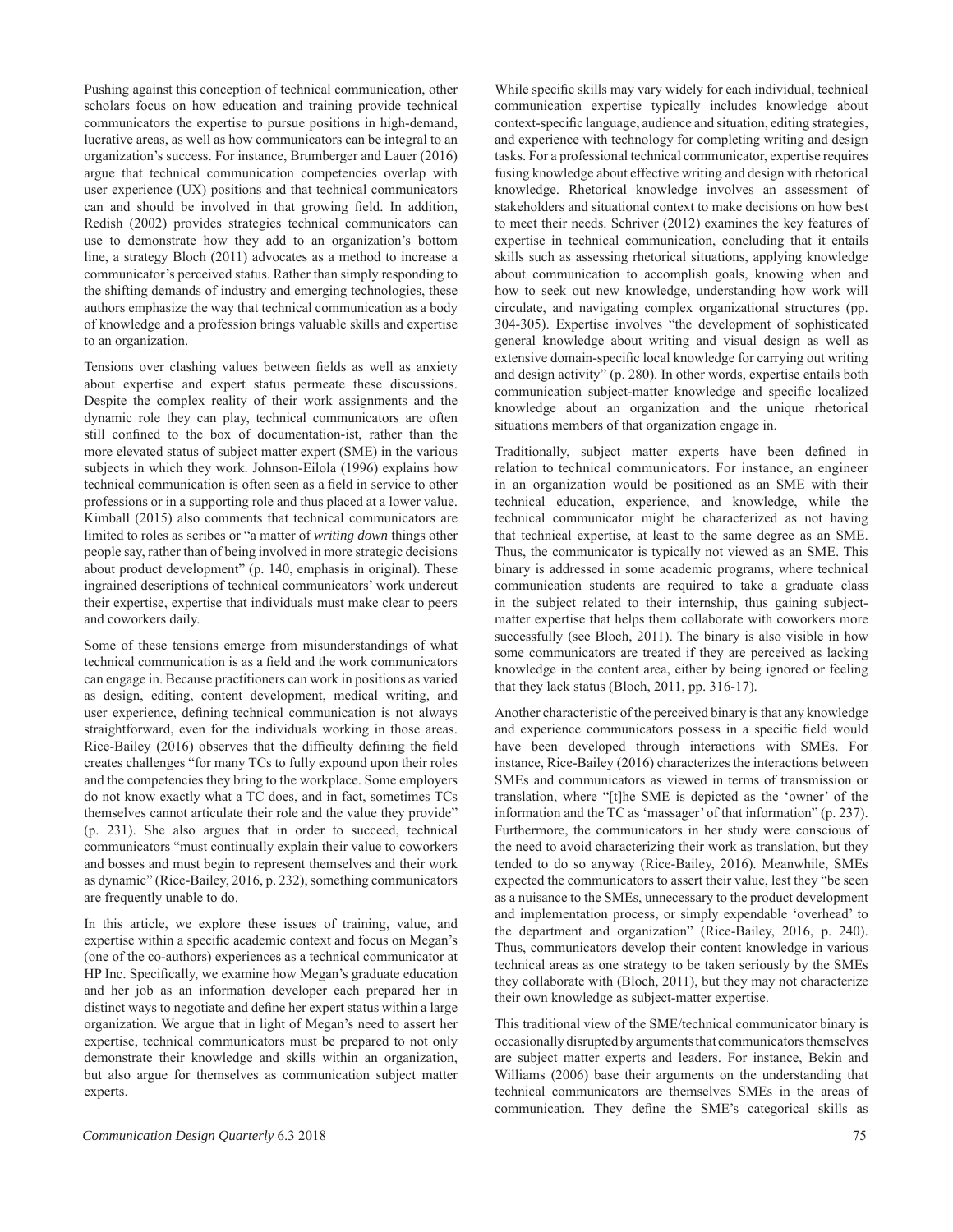solution focused, emerging from "personal knowledge" or "personal expertise" developing products and processes to solve problems (Bekin & Williams, 2006, p. 290), a definition that embraces communicators as SMEs. So while technical communicators are sometimes characterized in technical communication scholarship as SMEs, they are less likely to be viewed as such in the organizations they work in. In addition, their value as an SME is not always apparent to their coworkers or supervisors.

Using Megan's experiences as a case study, we explore how a recent graduate from a technical communication master's program working in a large corporation is learning to negotiate her expertise and subject-matter expert status. We first examine how her graduate education positioned communicators in relation to SMEs both implicitly and explicitly, and how she then came to understand those relationships as more complex and potentially less hierarchical. We next discuss how the clashes between her education and experience might inform the ways programs approach the concept of expertise. We conclude with a discussion of how programs can work toward supporting their students in asserting their value and expertise.

#### **PRACTITIONER CASE STUDY**

Megan's experience in the Master of Arts in Technical Communication (MATC) program at Boise State University serves as a case study to highlight gaps in her education in two crucial areas: asserting value within an organization and advocating for SME status. During her time in the MATC program, Megan noticed in student discussions a commonly circulated theme: that communicators frequently served their peers in organizations, responding to the needs of SMEs just as frequently as writing for the needs of users. Despite professor assurances that the skills learned in the program were valued in the workplace, students rarely articulated ownership of their expertise in class and online discussions. These student perceptions and, in some instances, course reading materials, positioned the technical communicator as a translator between the SME and the end user of a document. In this dynamic, the original source of the knowledge (the SME) holds the most power in determining what content is "right" and how it should be said—areas that are a technical communicator's specialization. Finally, classroom conversations implied that technical communicators are responsible for effectively working with SMEs as teammates, meaning communicators often held the responsibility for maintaining collaborative relationships and offering criticism in a way that would not disrupt that relationship. Meanwhile, communicators must simultaneously reinforce their own expertise as an authority in communication style, writing, and rhetorical understanding of one's deliverable, audience, and purpose.

Megan entered the MATC program in Fall 2015 and graduated in May 2017, a time when the program was undergoing faculty and curriculum changes. While Boise State has offered a master's degree and a graduate certificate for over 20 years, the program had grown outdated. In recognition of the changing nature of technical communication and the dynamic needs of the individuals enrolling, curriculum revisions were implemented in Fall 2016. The program updated courses to emphasize a rhetorical approach and to focus on theories of usability, social media, and other areas not previously covered in the program. These changes mirror the larger trends in technical communication as academic programs strive to balance skills-based approaches (and the demands for those areas) with more flexible, rhetorically-based curricula (Bekins & Williams, 2006; Brumberger & Lauer, 2015; Kimball, 2015).

As a graduate student, Megan took core classes in rhetorical theory, technical rhetoric, and editing, as well as information design, user experience, and a number of electives, such as print and online document design, publication management, and software documentation. During her studies, Megan also worked as a Customer Education intern at HP Inc. Over her nearly two years as an intern, Megan contributed to a variety of projects including content management, copywriting, and creating print and online setup instructions. When she graduated, Megan was promoted and transitioned to full-time work; her job scope includes creating printed, online, and app-based user instruction materials and researching trends in product instruction.

#### **Clashes in Education and Experience**

Because she worked in the field and went to school simultaneously, Megan was able to immediately apply or compare discussions and content from the MATC program to her job. Her work experiences did not always align with class discussions, particularly relating to the relationship between technical communicators and subject matter experts and how to advocate for the value of her team's work. While it is impossible—and inadvisable—for an academic program to attempt to replicate a workplace environment, some of these clashes are ones that can be directly addressed through assignments, readings, and course discussions. For instance, Megan found that technical communication courses were generally pro-writer spaces, where everyone agreed that communication work is beneficial to an organization and worth investing in. In the classroom, the student may not need to address many stakeholders with different opinions, whether on their work in particular or communication in general; "readers" (peers and teachers) are receptive to a student's approach, and success is often determined by effort on an assignment.

In the workplace, however, a communicator has to account for a variety of stakeholders with differing opinions about the best course of action, and the communicator's success is part of a larger organization's success. For instance, while Megan feels supported by program teams at HP, she has also found that budget, timeline, and resources become equal considerations to an ideal user experience. In the classroom, students are largely responsible for the constraints on their work. An example of this would be the amount of time a student dedicates to an assignment or the number of self-reviews before submitting their work. These are self-imposed constraints, whereas in the workplace, constraints are often out of a writer's direct control. Even when assignments attempted to replicate a workplace situation or emerged from a student's current employment, the moving pieces of the workplace were not always accurately discussed or represented. In the workplace, outside factors have a much stronger influence on a project's timeline, style, and budget. The quality of the final product is not the sole outcome. In this environment, Megan discovered that as a communicator, she must argue for her personal expertise, the time it takes to deliver quality work, and the necessary business investment. The classroom and workplace are two distinct rhetorical situations, and those distinctions present challenges in preparing graduates to enter organizations as practitioners.

The workplace rhetorical situation also impacted Megan's work with SMEs and the way she has come to view herself as a subject matter expert. Megan found that during her master's degree, SMEs were often painted as authorities who approached a technical communicator knowing exactly what they needed, providing the necessary information. Classroom discussions frequently referenced writers receiving information or waiting for SMEs to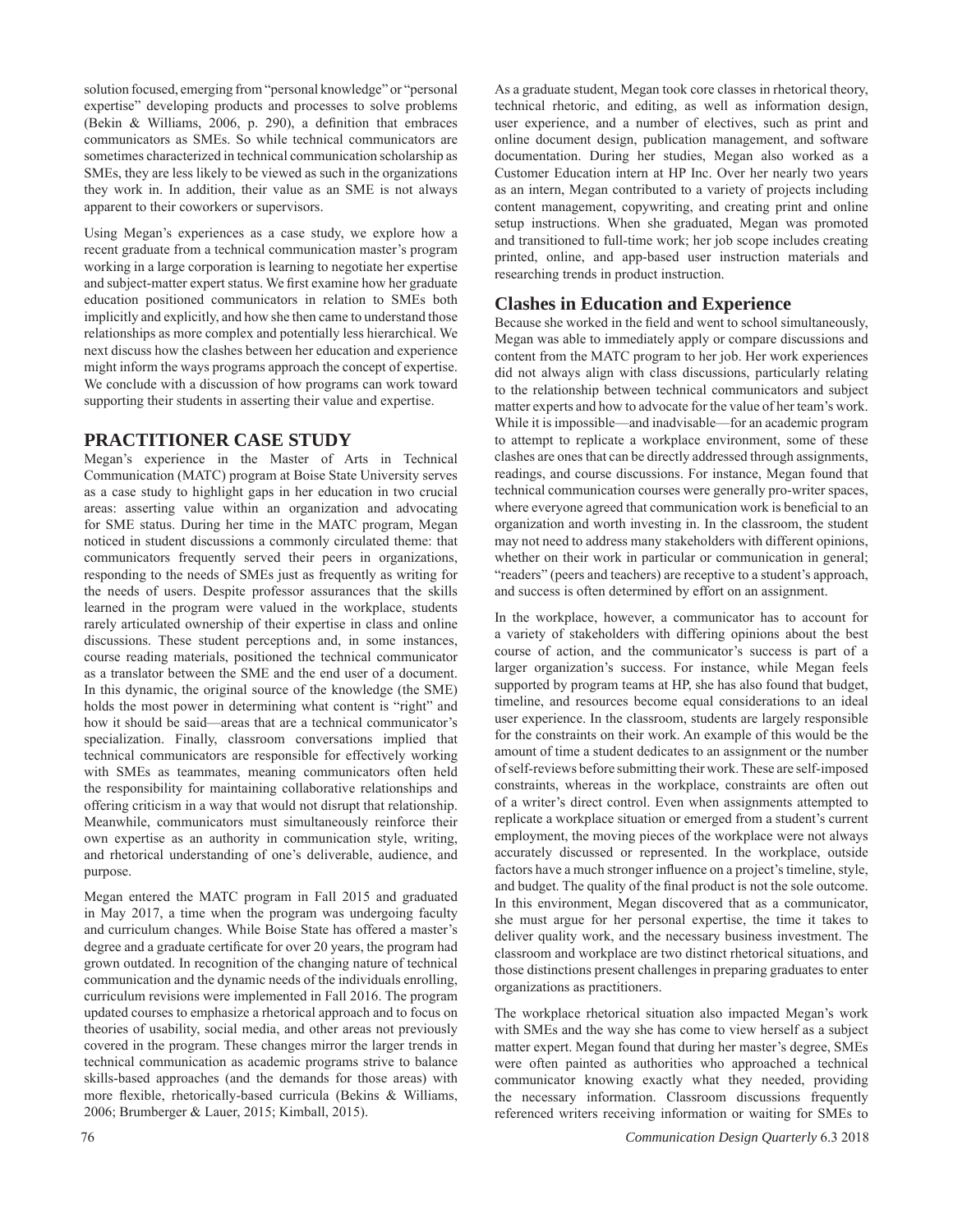provide information when their work was needed. This language— "receiving" and "waiting"—subconsciously places the writer as an assistant in the creation of knowledge rather than a partner or leader, a position technical communication scholars recognize as problematic (Johnson, 1997; Johnson-Eilola, 1996). In classroom discussions, student comments implied this power imbalance was common, and it generally permeated conversations about SMEs. When students explained how they interact with SMEs, they often described reaching out to SMEs to answer a question or waiting for an SME to provide the necessary information or draft to start their own work. Rarely did students talk about conducting research alongside an SME, interacting with prototypes, running usability tests, or talking directly with users. It was as though a gatekeeper always existed between the technical communicator and the information needed to do their job, hindering the potential for them to ever be on equal footing. Thus, graduate students' interactions with SMEs did not seem to align with the empowered idea that professors reinforced in lectures—that technical communicators are essential for organizations wanting to instruct or communicate with users in the best way. In theory, technical communicators are valued at the same level as SMEs. However, based on the discussions Megan participated in around the topic, technical communicators are still responding to SME needs rather than acting as a partner in leading communication.

Faculty members were conscious of the distinctions between classroom and workplace rhetorical situations and worked to provide a rhetorically-based education in their courses. However, the materials or approaches in their classes may have presented or implied a different message about the relationships between communicators and SMEs. For instance, in the program's required technical editing course, the relationship between author and editor was sometimes positioned as the author with subject-matter knowledge and the editor without. Even the presentation of levels of editing—proofreading, copyediting, and comprehensive editing sets up the editor generally as someone who fixes errors but doesn't address writing unless meaning is unclear. The levels of editing and the SME knowledge needed for a comprehensive edit can be particularly hard to explain to new technical communicators, who have been perhaps editing for their peers in classrooms, for family and friends, or for community events long before they entered the program.

Additionally, in the textbook Megan used in the editing course that Jennifer taught, a chapter is devoted to teaching editors and technical communicators how to interact with writers and SMEs when editing their work (Amare, Nowlin, & Weber, 2011). Reading the chapter again a year later, Megan noticed that the primary message of the instruction is not just how to get along with SME authors, but also how not to offend their SME status, which framed conversations about how to work with authors in the course. In fact, when Jennifer taught this course, she did not consider the implications of positioning editors and writers in this dynamic. She and the students in the course spent a lot of time talking about how to offer feedback without appearing to take over the writing or not offending the writer. Although outlining ways to positively influence other people's writing is valuable, this approach implies that editors are responsible for protecting authors or SMEs from valid comments they don't want to hear, rather than SMEs being responsible for receiving and addressing editorial feedback. In the textbook and the class, editors were instructed in tactics like hedging, downgrading direct statements, and suggesting and asking

questions instead of telling (Amare, Nowlin, & Weber, 2011). Taken as a whole, these suggestions imply that editors should prod SMEs in the correct direction for them to discover in their own time, rather than technical communicators asserting their own knowledge outright.

Furthermore, graduate students may struggle to present themselves as experts, even when encouraged to do so. As the developer and instructor for two introductory courses in the program, Jennifer has noticed that when asked to discuss their expertise, students often fall back on their student status rather than making compelling arguments about their work and educational experiences, despite having a variety of skills and workplace training. In fact, several students expressed discomfort with making strong claims about their abilities, even when they were able to do so successfully. Classifying oneself as a student or entry-level technical communicator preemptively (and maybe subconsciously) sets up a ready-made excuse for any lack of knowledge or experience that an SME or partner might perceive in a writer. New technical communicators or students in particular might be hesitant to claim their own status as an expert because of the reinforced ideology that a technical communicator relies on an SME to do their own work. For instance, in Bloch's (2011) study, she found that many communication interns struggled to get SMEs to cooperate with them and sometimes felt undervalued. In terms of being subject matter experts, technical communicators were often still shunned as not being experts in the specific subject they communicate or write about, particularly the sciences. In response, Bloch (2011) describes how many technical communication interns took the time to attain knowledge of their own, committing themselves to learning about the subject at hand. Learning on the job in this manner is reflective of the instruction given to MATC students, like Megan, but does not in and of itself enable communicators to assert their own expertise.

During her time in the program, Megan repeatedly heard from professors that the goal of the program was to create flexible, adaptable communicators who could apply their learned skills in many different fields. As an adaptable communicator, students should leave the program able to create content and contribute to a positive user experience in any subject matter, once they familiarize themselves with the audience and needs of an organization. However, does this lack of specialization actually hurt students' chances to be successful SMEs or to be taken seriously by SME peers? When communicators describe their jobs or skillset in terms of being flexible and adaptable, will future coworkers see that as a detriment? The traditional idea of a subject matter expert is based in specialization, so the route by which technical communicators might approach SME status must be negotiated against coworker expectations, potentially academically-ingrained.

#### **Working with SMEs as an SME**

Through her internship and work experience, Megan has realized her own identity as an SME consists of both technical communication expertise, learned from her academic training, and product and organizational knowledge, learned directly from her job. In other words, her understanding of her own expertise is in line with Schriver's (2012) outlining of expertise as incorporating both local rhetorical knowledge and subject-matter knowledge. As a technical communicator, Megan is currently responsible for being both a writer and an SME for a wide range of topics. As a writer, she contributes to her team's style guide, specializes in wordless instruction, and consults on copywriting tasks. As an SME,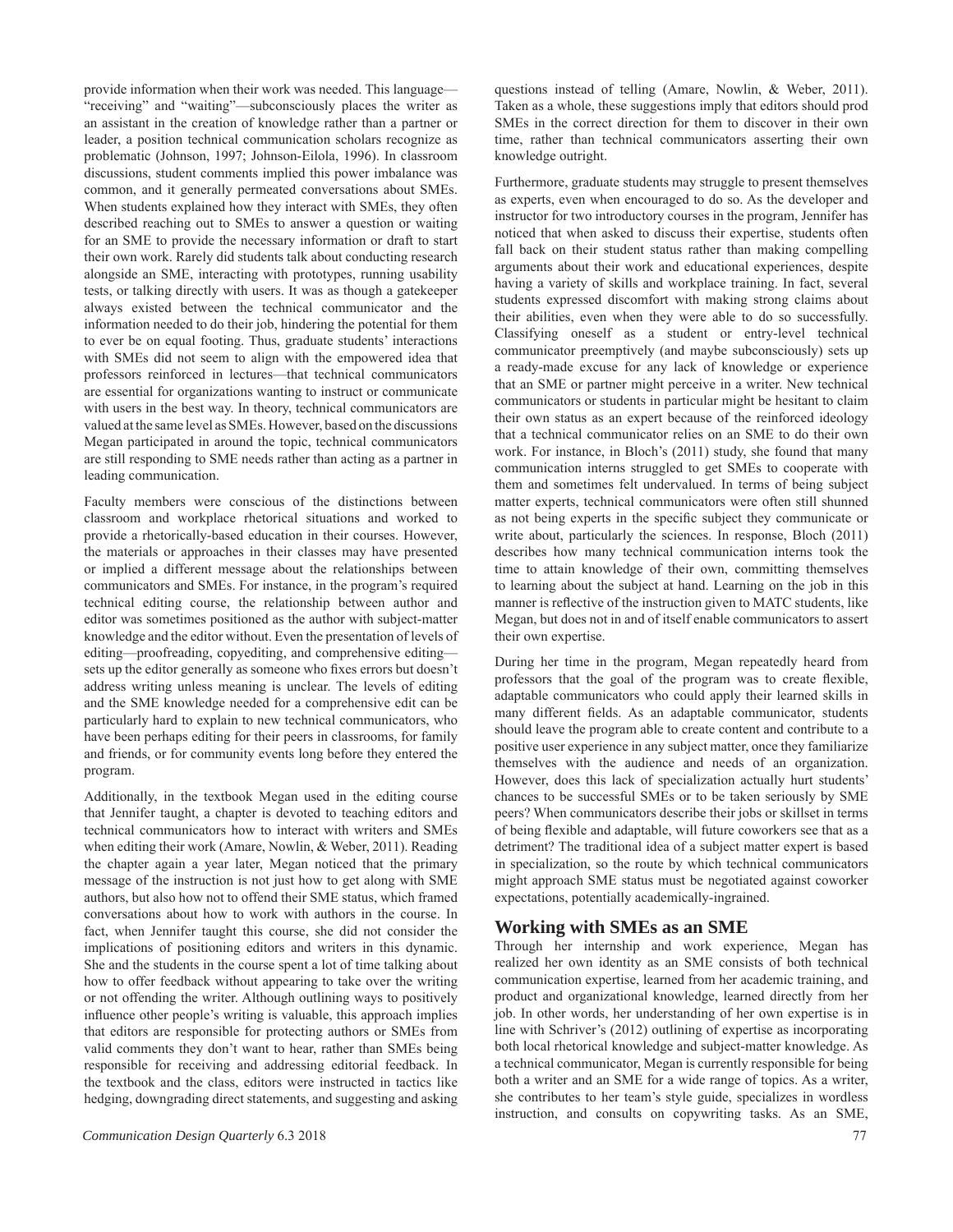Megan is an expert resource for how different consumer printers function from a user's perspective; writing user guides and setup instructions necessitates consulting with designers and engineers, but the majority of the knowledge to write these documents comes from investigating prototypes herself. By interacting directly with products, Megan builds her own subject-matter knowledge on how the products operate, how to troubleshoot errors, and how to best convey this information to the appropriate audience. Her product knowledge and research is a prime example of how Megan and other members of her team are not only responsible for the final deliverable, but also for gaining the necessary knowledge themselves to communicate it to others. She leads the investigation into the requests she receives, gathering information along the way and creating deliverables that meet the needs of partners and users.

In her own work, Megan not only assumes an SME identity, but also feels she is given more status as an SME by her teammates than much of the research presents for the field as a whole (Bloch, 2011; Dubinsky, 2015; Rice-Bailey, 2016). However, her coworkers might still have trouble defining what her subjectmatter expertise entails. Many teammates might not recognize technical communication as the appropriate title for Megan's relied upon skills, particularly because she works as a shared resource, creating deliverables for multiple teams, with different needs. For one group, Megan primarily writes copy and edits materials written by SMEs. For another, Megan works more intimately with products themselves and designs instructions that must be tested, translated, and formatted before final publication. The team using Megan primarily as an editor has no idea the depth of work she is capable of and provides to other groups. For instance, Megan was recently working as a copywriter for a mobile app, writing text for modals and app screens. The lead app designer was not aware of her training in instructional design until it was mentioned by a coworker who worked with Megan on a different team, where she was providing more robust technical communication expertise. Afterward, the app team began to utilize Megan for much more than copywriting; she now also contributes to planning the best ways to instruct users in the app and how to design modal messages that are less interruptive to users. The additional instructional design and research expand beyond only writing copy. This example highlights how even "copywriter" or "technical writer" can be confining as a title and may ignore the more expansive research and instructional education many technical communicators have. This specific group assumed copywriting was her only contribution to their project, and even Megan failed to convey that she could contribute more than that.

Part of the lack of clarity around her subject-matter expertise is connected to team and individual titles at HP and the transformations these titles undergo in a large organization. In crafting Megan and her team's professional identity, naming and title have an impact in describing the span of work her team and the individuals on it deliver. Her immediate team of technical communicators has undergone three name changes: originally, it was the Learning Products team, then Customer Education, and now the Guidance, Education, and Voice Experiences group. When working with a new partner, Megan has found that introducing her team's name does little to clarify her team's work because the partner may have used the team's skills under previous titles. Organizational restructuring and rebranding can impact an individual contributor's professional identity in the same way their personal job title might.

To inform SMEs of her skills and what she can offer as a partner on their projects, Megan has found it helps to provide details on her team's contribution to the organization and examples of the work she can deliver.

Thus, despite the various titles and team names she has worked under, Megan actively contributes to the formation of knowledge in partnership with an SME. In Megan's experience, SMEs primarily come to a technical writer to begin the investigation into their request, rather than to only sum up the findings. For a given project, she frequently receives the initial request for a final deliverable, such as "We need text to explain to users why they should use this new service," without all the information for completing that work. A request like this requires teamwork with various coworkers and partners to complete it successfully, and Megan helps to drive the investigation to deliver her materials. In her work, Megan does not just receive information from SMEs to document, as expected based on classroom discussions; instead, she actively creates knowledge by investigating each request and combining that information into the best user experience possible. Her interactions with SMEs focus on asking questions to draw out the information she believes she will need. In most instances, Megan uses research and writing skills to participate in a co-creation of knowledge that affects her interactions with SMEs.

This questioning Megan describes requires a detailed understanding of the SME's goals for a specific document or web screen, often with the SME discovering these goals or fleshing them out for the first time as Megan and an SME talk through the request together. Her experiences with SMEs are directly based in rhetorical analysis, something the MATC program emphasized—knowing one's audience and the potential limitations or confines of a deliverable or genre. In addition to rhetorical analysis, she has acquired knowledge on the job of what questions to ask SMEs to gather the needed information. The investigation places her in the driver's seat for creating knowledge, not just documenting prescribed information. Megan recognizes that this dynamic between SME and writer is different from how the MATC program sometimes framed the relationship, where the exchange may be viewed as more transactional than additive. The presentation of the SME-communicator relationship within the MATC program coursework may unintentionally reinscribe the power hierarchy where communicators are viewed as support or secondary. As Megan has found in her organization, technical communicators are just as much investigators as they are the resource for summarizing final findings. With these expanded roles, Megan realized that as a technical communicator, she needed to argue for recognition as a subject matter expert.

Additionally, her educational training did not address instances when an SME might not agree with a technical communicator's recommendation or foregoes suggested revisions, effectively undermining the writer's expertise. "Passing" on a writer's recommendations places the writer in a place of inferiority, sometimes without the organizational hierarchy to push back against the decision. As an example, Megan worked on editing a number of marketing pitches that had tested poorly in user understanding. In testing, users had expressed confusion and weren't able to correctly describe the promotions in their own words. Despite her push to advocate for user understanding over catchy phraseology, the marketing team bypassed these suggestions and went with the original copy. When SMEs pass on suggestions, Megan is most troubled that the stakeholder's decision can make her team question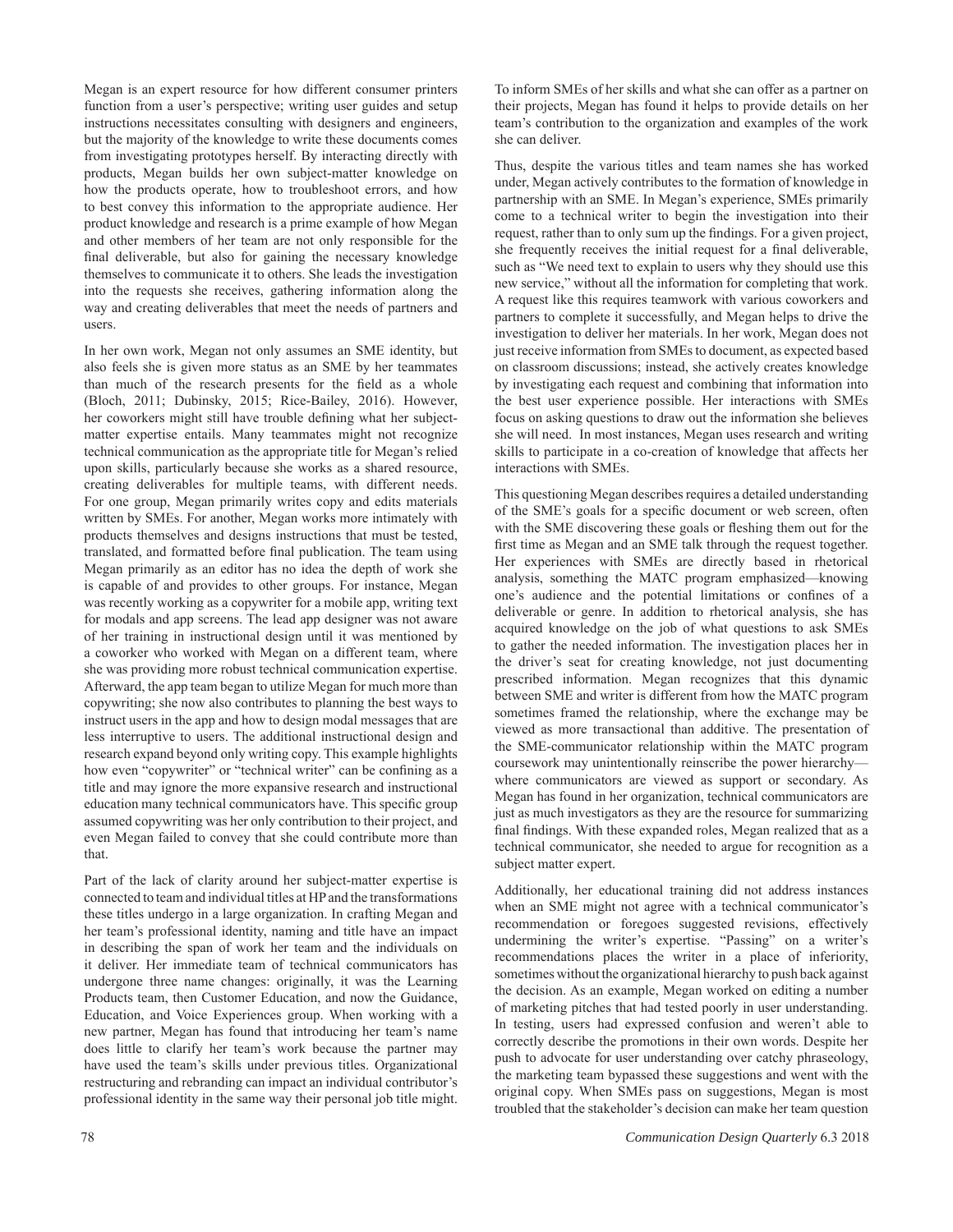Megan's authority on particular content. After this example in particular, she received many inquiries of "But don't you own this content?" and "Can't you just decide?" from teammates surprised by who ultimately had the final say on the copy. In some instances, no matter how a technical communicator works to build up credibility and SME status, product owners and SMEs can quickly override a recommendation. Although frustrating, Megan recognizes that the most she can do in these instances is assert her reasons for revisions, reference any available data, and state that she isn't aligned with the decision as a way to continue to assert her expertise.

## **Arguing for Expertise**

While understanding herself as an SME has enabled Megan and her coworkers to understand her role, she also has to argue what her expertise entails. As discussed above, Megan understands that shifting titles can sometimes obscure the roles and skills a communicator brings to a project, meaning that asserting expertise is crucial. Depending on the organization and team, technical communicators can have varied job titles while specializing in similar work. These job titles are likely not intuitive to people outside the field and do little to reveal the work taking place. This lack of understanding regarding the work of technical communicators could result in SMEs or other partners dismissing technical communication work as unimportant since it is not easily described and universally understood (as compared to say, electrical engineer, project manager, industrial designer, etc.). It is up to individual technical communicators to continually educate their coworkers on the contributions they can make to a given project, what is within their scope of expertise, and what type of adaptable skills they can develop further to contribute at a higher level to various projects—in other words, assert themselves as an SME in their field. Megan didn't feel this reality was discussed in her graduate program to a full extent. To be seen as an SME, Megan makes sure that her teammates understand the work she can contribute (having developed and practiced a clear description of her skills and job), that she completes all her work on time, and that she utilizes opportunities to advance her technical communication and business skills when possible.

Thus, Megan combines her academic education with workplace learning to confront misconceptions of what her job is and to argue for the value she adds to an organization.

Megan has found that if she follows her practices and completes her job assignments well, that value will be recognized. For technical communication as a field, achieving recognition can involve many power dynamics—age, gender, experience levels, institutional hierarchies—but in addition, it may entail overcoming the deeply held assumptions by many non-writers that "anyone can write." Recently in a conversation about a new style guide, Megan felt supported by a teammate when he commented that the first rule in the guide should be "Use a writer for all writing," an outlook that others may fail to embrace. Although the concept of using an expert for their expertise seems obvious, technical communicators may have to reinforce their necessity and value in spaces where writing may be seen as less essential or rendered invisible within a larger project.

Subsequently, Megan has found that because technical communication is relatively new as an academic field, many teammates who do similar work do not have the same academic backgrounds. This can cause many communicators to rely on job experience rather than education, in line with Schriver's (2012)

observation that expertise is often conflated with years on the job. In actuality, work experience may not lead to expertise, particularly if a worker uses the same approaches and does not strive to develop additional skills (Schriver, 2012, p. 288). Megan has found that many employees begin their careers as technical writers and eventually transition into project management, people management, or a different business segment. Because of the varied academic backgrounds, many employees rely primarily on their product knowledge and on-the-job experience, rather than educational training—or their educational training no longer applies to their current position. Because Megan possesses academic expertise in what she does every day, she sometimes experiences pushback against academic theory in day-to-day application. She often has to balance sharing ideas and best practices learned in her graduate work and not coming across as disrespecting product knowledge or the systems in place. In these situations, she has to negotiate for her solutions with coworkers who do not possess communication expertise but who have been working at HP for longer than she has and who approach problems based on their experiences rather than training in communication. Megan has also had to argue for her expertise with those who knew her first as an intern and might still see her in that light. Because of the potential tensions between academic theory and workplace realities, Megan had to adapt her educational training to her place of work, while aiming to remain true to the foundations of excellent communication, thus asserting her expertise.

# **DISCUSSION AND IMPLICATIONS**

As Megan's experiences indicate, the challenges for technical communication professionals are often less about specific skills and more about fitting into organizations, asserting expert status and value to clients, and interacting with SMEs and other departments successfully. Inevitably, discussions in a technical communication classroom will not be able to address the vast variation in the workplaces graduates may enter. However, technical communication programs can arm their students with practical skills for negotiating expertise on the job and better prepare students to make connections between their academic training and work situations, even if the two do not perfectly align. While Megan saw students who wanted specific skills, she realized that the aspects of the MATC program that helped her be successful were the ways faculty and course assignments worked to orient and train students to continue learning how to be technical communicators throughout their entire careers, adapting to varied rhetorical situations.

# **Asserting Expertise in SME Interactions**

Like many students in Boise State's technical communication program, Megan worked while attending graduate school; this duality in her life as a technical communicator (writer by day, student by night) made her aware of the differences between her day job and her night classes when they would arise. In these observations, Megan also focused in on the stories of her peers, particularly relating to SMEs. To better understand the experiences of other MATC program graduates, we surveyed 13 MATC program graduates, 12 of whom graduated after December 2015, about their interactions with SMEs as well as their own status as experts [1]. While this survey is small (13 respondents recruited from one academic program), the results provide another perspective and background to Megan's experiences in working with SMEs and being perceived as experts.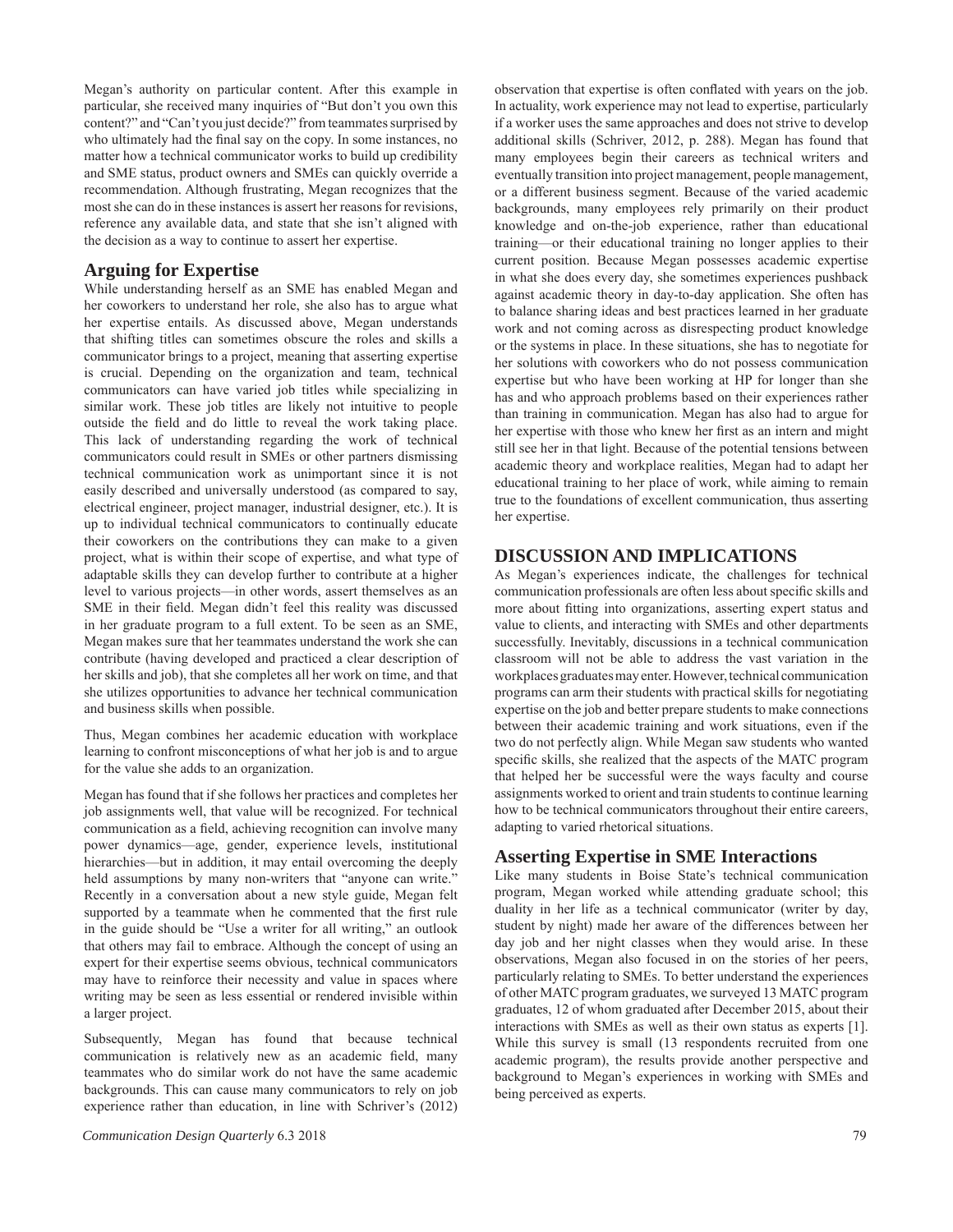In the survey, we asked respondents if they consider themselves subject matter experts. Responses were mixed: five said yes, while three replied maybe and three replied no. In this case, slightly over half of the respondents were hesitant to claim their own SME status or outright rejected that identity. While the sample is small and limited to one program, this finding is in line with studies about value and expertise (Rice-Bailey, 2016). As a follow-up question, we asked respondents to elaborate on their own SME status. For those who did not see themselves as SMEs, reasons often related to how they were perceived by others in their organization or their level of power:

- I do not have a lot of authority to change content
- I consider myself an expert in marketing and technical communication and am extremely knowledge[able] about several of the departments I serve. I'm not sure that my coworkers (i.e. the department representatives) consider me an expert in their area or even in my field. I tend to get reasonable respect for my work but [SMEs] have very strong opinions about their subjects.

For those who did see themselves as SMEs, reasons were connected to the ways their expertise was sought out by coworkers, particularly as related to writing and the technology they work with:

- Coworkers are confident they can come to me with questions about LMS [learning management system], computers, etc.
- My "subject" is communication specifics like grammar, style, usage, and general communication; my coworkers think I'm an expert at those things. I think I'm an expert at finding answers to their questions about those things.

For those who did not outright claim their expertise, responses indicate an issue in perception, whether due to the communicator's new status in the organization or how others view the communicator. When asked if they felt they were perceived as an SME by other members of their organizations, seven people replied definitely yes or probably yes, while two replied might or might not and one replied probably not. Although mostly positive, these responses may reveal some conflicts in how technical communicators view themselves and how they are viewed within an organization. While some respondents asserted that they saw themselves and were seen as an SME, others hesitated. This hesitation was likely due to their position within their organization as well as a reluctance or inability to advocate for their own value as experts.

Regardless of position in an organization, technical communicators, particularly recent graduates, can be better prepared to advocate for their experience and skills in the workforce, especially with those unfamiliar with the field. Our findings suggest that programs should explicitly prepare graduates to negotiate for their own expert status within an organization. Megan felt confident allowing her actions and writing skills to demonstrate her expertise from the start but has had to learn how to be a more vocal advocate for herself as her organization interactions became more far-reaching. A year post-graduation, Megan has found that she can assert her technical communication expertise by using competitor research on similar deliverables to support her own design directions and by stretching the commonly held idea of "traditional instructions" for her teammates. She has also learned that professional competencies, like keeping up with email, following up on all commitments, and meeting deadlines, all contribute to perceptions of a communicator's expertise. Strategies for a smooth transition

from student to practitioner should be clearly outlined to ensure graduates know how to highlight their work to those who evaluate them and to their organization as a whole.

# **Asserting Value within Organizations**

Like Megan's practice of describing her job to an SME partner from the start and completing solid work on time, we asked respondents to explain how they assert their value within the organization. For one participant, the results of effective communication were recognized based on economic gains: "Everyone within my immediate organization understands the value of technical communication. For us, we keep metrics to show our clients approximately how much money we are saving them by providing good documentation." However, some respondents saw the ways their work was invisible or misunderstood, and thus they had to resist the tendency to undervalue their work: "This is a battle I have to fight often. My [degree] is the primary way that I can voice my value in academia" [2].

Though all replied "yes" (7) or "maybe" (4) to if they felt that technical communication was valued in their fields, responses to a follow-up question indicate more mixed results. Comments ranged from active recognition of effective communication to beliefs that outside an immediate team, few recognize a communicator's value. One remarked that "It's not well known so sometimes it is overlooked and sometimes the last piece of the project." Because of this challenge, several respondents demonstrated they were aware of how they had to actively make their work visible:

- I work really, really hard to get myself noticed so they see the value in my position. I'll also cc managers on projects with positive results so they see I'm making an impact.
- We provide plain language training to other departments. Also, explaining to customers why I make the edits I do, and that my job is to help them make documents as clear as they can be to the audience.
- I try to back-up my suggestions and/or work by referencing the fundamentals of technical communication/design, and by drawing on past experiences as a technical communicator.

A few respondents indicated that justifying value involved ideas of what is "right" or "wrong" in communication instead of a more nuanced understanding of what communication entails. Some clients or SMEs believe that using a communicator's expertise means giving up control:

- Some, either through ignorance or arrogance, refuse to believe there are specific tactics for effective communication (things like consistency, organization, brevity) and feel there's no actual way to improve what they've written. Many think there is "the right way" to say something.
- Some departments see it as giving up control if they leverage our services. We explain that they are still the content owners, we are there to help them provide a consistent look, feel, and voice for company documents, but some feel this is too restrictive.
- None of my co-workers are technical communicators, so it is difficult to get them to understand why it is important to tailor communication a certain way based on the situation. They frequently want to create materials based on their own personal preferences, which is not always the best option for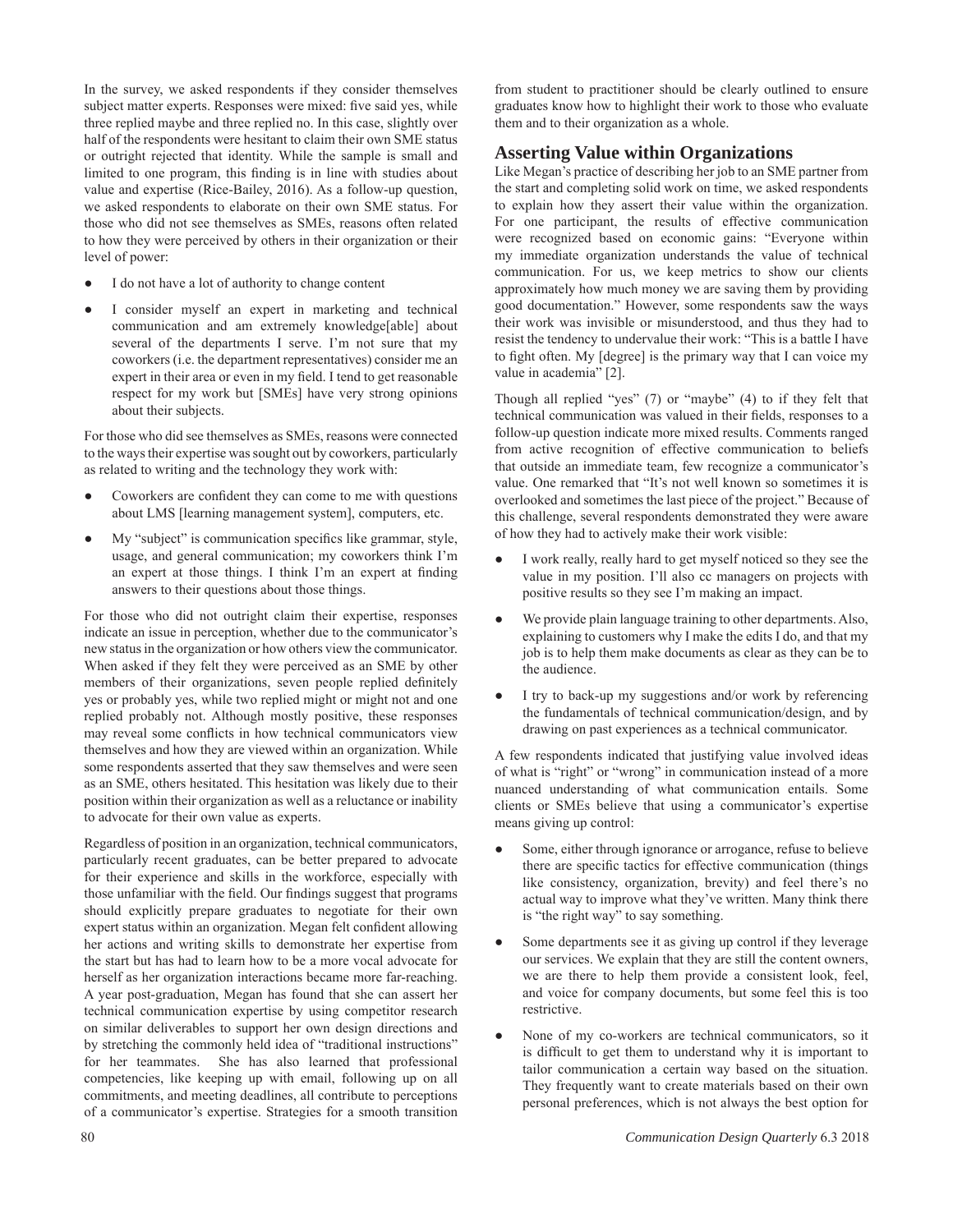the audience and very rarely aligns with the fundamentals of technical communication […] it's hard to get them to value the work I try to do and the suggestions that I make.

The responses to this question highlight what many technical communicators face when entering the workplace: a diploma is not enough to prove one's work will be at, or is at, a certain level. When asked what training they received on advocating for their work, most respondents felt that they either received minimal training or none at all. Two mentioned that it was a topic of discussion in MATC courses, and one indicated that the advice boiled down to "know the rule you're following." Others replied with a list of technical skills and programs, which shows a possible misunderstanding of the question or that they relied on their knowledge in these areas to assert their expertise. Misunderstanding the question could further prove that little time was given to discussing this topic in the classroom. Megan also felt that little attention was paid in the program on how to argue for her skillset, beyond delivering good work. And while her work was praised as excellent, she has found that stellar work is not always enough. Technical communicators still need to assert their expertise beyond a job interview, and the findings here indicate that programs could do better in preparing students in real workplace scenarios, such as experiencing an SME disagreeing with decisions and working through how to handle that situation.

Our findings suggest that in addition to helping communicators better explain what they do and establish their roles, the program can do better in preparing students to drive their own professional development. As Schriver (2012) notes, professional development is necessary if one is to develop expertise beyond a certain skill level (p. 288). However, advanced job training and professional development are often the individual's responsibility, yet necessary to advance their careers. An academic program might be the last formal training received, placing a larger burden on graduate programs to teach students how to excel throughout their career (Kimball, 2015). Highlighting this reality could better equip students to be active learners on the job, responsible for their own advancement in future years by giving them the tools to pursue professional development on their own or by seeking out opportunities within an organization. Based on our findings and the research on expertise, technical communication programs might focus more on defining what it means to be an expert, and how that definition might change over an individual's career. Being an expert might consist of local knowledge, such as operating a certain system or program used in an organization or designing documents according to a strict style guide. In addition, conversations about expertise might include Schriver's (2012) observation that experts are usually those working on the edge of their own knowledge base, looking to learn more, or are willing to take up new challenges, with little advanced knowledge or training (p. 291). Being an expert in technical communication might be viewed as more of a mindset and approach to communication rather than a list of skills on a resume.

Finally, Megan's experience demonstrates that in establishing their value and ensuring that their organizations understand what they do, technical communicators should also be trained to resist the belief that they only work with writing when it is completed and have no role outside words on a page or a screen. As technical communication continues to expand as a field, students leave programs trained in a variety of areas, from social media to design to usability and user experience. Thus, students should be given

*Communication Design Quarterly* 6.3 2018 81

opportunities to explore the range of possible positions that they could pursue after they graduate and could be encouraged to apply for internships in a variety of areas. In those assignments, faculty members could work with students to tailor their resumes and cover letters to promote their skills in these areas. In addition, faculty members should ensure that students think about what their skills are worth and encourage them to be reluctant to perform work without pay. While students may wish to volunteer their time and expertise, they should be conscious of the message that free labor sends to those they work with and how it might undermine any assertions of their value and their expertise.

#### **Key Recommendations for Programs**

Based on Megan's experiences and feedback from her peers, the gaps in workplace preparedness in their specific technical communication program might be indicative of programs at large. To address how technical communication graduates need to take on an SME identity and be prepared to argue for their expertise, academic programs can provide a more directed focus on training practitioners to work hand-in-hand with subject matter experts from different disciplines. In addition to a deeper-rooted change in mindset and the framing of SME status, programs can also implement tangible, practical changes. These changes, outlined below, would provide opportunities for students to explore what it means to be an expert in an organization and how best to use that status to accomplish their goals.

#### *Asserting Expertise*

Practically speaking in the classroom, preparation could begin with scripted elevator pitches, where a student is asked to create a quick summary about the work they do for someone outside of technical communication. As one respondent pointed out, and what Megan's experience speaks to as well, individuals outside of technical communication do not know what certain terms mean. Thus, part of this preparation would also focus on helping others understand the work they do and how they can contribute to the development of projects as more than an afterthought. Students could create an elevator pitch for a number of different audiences that graduates can use in a number of different situations (introducing themselves at work to new employees, network events, to an SME, etc.). Another way would be to have practicing communicators speak to various courses (or mentor individual students) to share ways that they assert their expertise.

In addition, students could practice revising their work based on a rejected idea as a way to navigate how ideas develop in connection to others on a team. As an in-class exercise, students could be given a certain writing task to complete, based on a set of requirements, or edit through a document. Then, working in pairs, a peer (playing the role of an SME) could say "no" to the work or proposal. The technical communicator can then practice receiving that feedback constructively, exploring what the SME wants completed differently, and then revising or creating an alternative to meet their needs. Alternatively, the exercise could also explore as a class what to do if an SME sticks to their "no" after the second round of revisions and how communicators can handle that conversation.

#### *Navigating Workplace Constraints*

Since the workplace rhetorical situation requires practitioners to navigate multiple stakeholders and manage a variety of constraints, these factors should be addressed in assignments. Courses should include realistic discussions about the impact of budget or an accelerated timeline on the writing and design process. To illustrate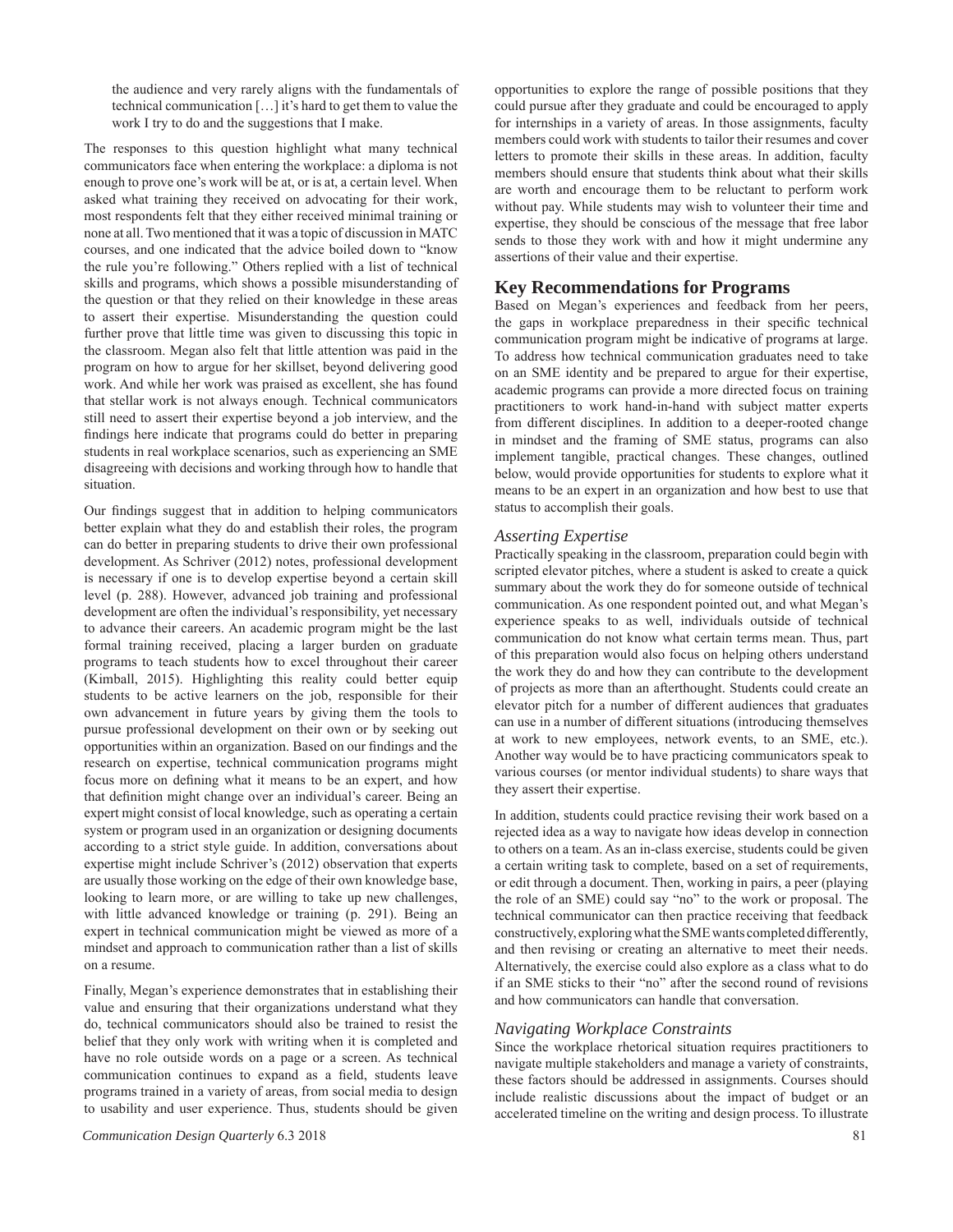this, professors could create an assignment where real constraints are included in the rubric—for example, students can only spend six hours working on the project or can only design their deliverable using a less robust tool than they would ideally use (such as using Word versus InDesign). Another approach would be to have an assignment change in a dramatic way halfway through the timeline and make students adapt prior to delivery. Students could then talk about how the change impacted their project in a reflective memo. One example of this type of switch could be to have students write a set of simple instructions and then have them rework their instruction set to be communicated with only visuals.

#### *Addressing Pay and Professional Development*

Because salaries are one indication of value and expertise, faculty should have real, tangible conversations about pay and what the value of a master's degree is in a specific location, specifically compared to work experience. What types of jobs will a recent graduate with a master's degree be eligible for and does it equate to a certain number of years' experience? In many instances, politeness leads pay to be discussed in a roundabout way. It would be helpful for new communicators to use tools like Glassdoor or have willing students share experiences with jobs they either used to have or were offered to them, but they didn't take. In this way, current salaries can still remain private, if needed. Exercises using anonymity might also be helpful, such as having students write down their salary anonymously and then as a class analyze the range. If a program doesn't want to talk specific numbers, more general conversations about broaching a manager about a raise could better prepare students to navigate these conversations in the workplace. Many new communicators might feel awkward bringing salary up with a manager, but little information may exist in a workplace on how to go about having these discussions productively.

Furthermore, in the development of expertise, professional development is crucial but often seen as the responsibility of the employee rather than the organization. One way to address this concern is to create an assignment for students to write a professional development request to a manager or director. These requests could be for travel funding to a conference, travel to meet with remote coworkers, or for technology and tools used every day. Professional development requests fuel continued learning in the workplace, and it often falls on an individual to ask for funding and detail why an opportunity will benefit the communicator or organization. On the job, Megan taught herself to use Adobe Illustrator and InDesign (she received the licenses through her organization) and has sought opportunities for training in the Darwin Information Typing Architecture (DITA) standard. Individuals can't only rely on academia to teach all the necessary specific skills they might need for a job; learning to request these opportunities will help create career-long learners and developing experts.

It could also be beneficial for technical communicators to learn how to express interest in different areas of the field, working with a manager or mentor to take on a new task or work assignment. As seen in our survey results, many communicators mainly write copy and edit documents ("traditional" writing tasks). If students are interested in expanding their roles to include usability and user research, interaction design, or other emerging careers in technical communication, graduate programs can offer suggestions to help initiate that type of career development. Depending on the organization, an increase or adjustment in job scope and skills could lead to a new position or an added focus in a new area.

While just a brief list of possible assignments or course topics, these suggestions aim to shift communicators' perspectives away from seeing themselves as novices or lower status and instead focus on ways to prepare students for workplace conversations regarding SME status and value, and to test their own skills as a technical communicator. They also emphasize the ways that graduates can be better positioned to understand the situations and interactions they may have within organizations.

## **CONCLUSION**

Given the complex nature of expertise as well as the varied organizational roles technical communicators can have, academic programs must ensure graduates are prepared to negotiate for their expertise and assume an SME identity. While Megan felt that her academic training prepared her to understand the rhetorical situations of meeting user needs and navigating organizational constraints, she found conflicts in the ways the SME-communicator relationship was characterized in classes as well as what her role as an expert entailed. While the academic setting can never fully replicate the vast variations of workplaces and organizations—nor should it—programs can more intentionally equip graduates to understand the complexity of SME interactions and how to assert expertise.

Future research might examine the outcomes of some of the interventions and approaches outlined, assessing impacts across programs. In addition, research can examine the ways communicators continue expanding their expertise after they leave the program, using skills obtained as students. As Megan discovered, professional development and continued skill development is often the responsibility of the communicator. Technical communicators should leave programs prepared to continue learning, understanding how to continue developing as experts in response to the specific situations they find themselves in. As Schriver (2012) points out, expertise is less about time on the job as it is about a willingness to work at the edge of one's knowledge level. If academic programs can provide the foundation to prepare communicators to continue adding skills after they graduate, then programs will be equipping students for success.

Discussions about expertise will continue as our field explores how to best prepare graduates for the various challenges and situations they can face after leaving academic programs. Here, we aim to contribute to those conversations by looking at how Megan, a recent graduate of a master's program in technical communication, navigates the organization she works in. Her success within her organization illustrates the benefits of an education less focused on specific skills and more broadly focused on rhetorical understandings of what technical communication can do and how communicators can navigate the complexities of an organization. A rhetorical focus can enable other graduates to also understand how to assert themselves as subject matter experts, demonstrate their value, and continue expanding their knowledge and skills to benefit not only their organizations but ultimately their careers.